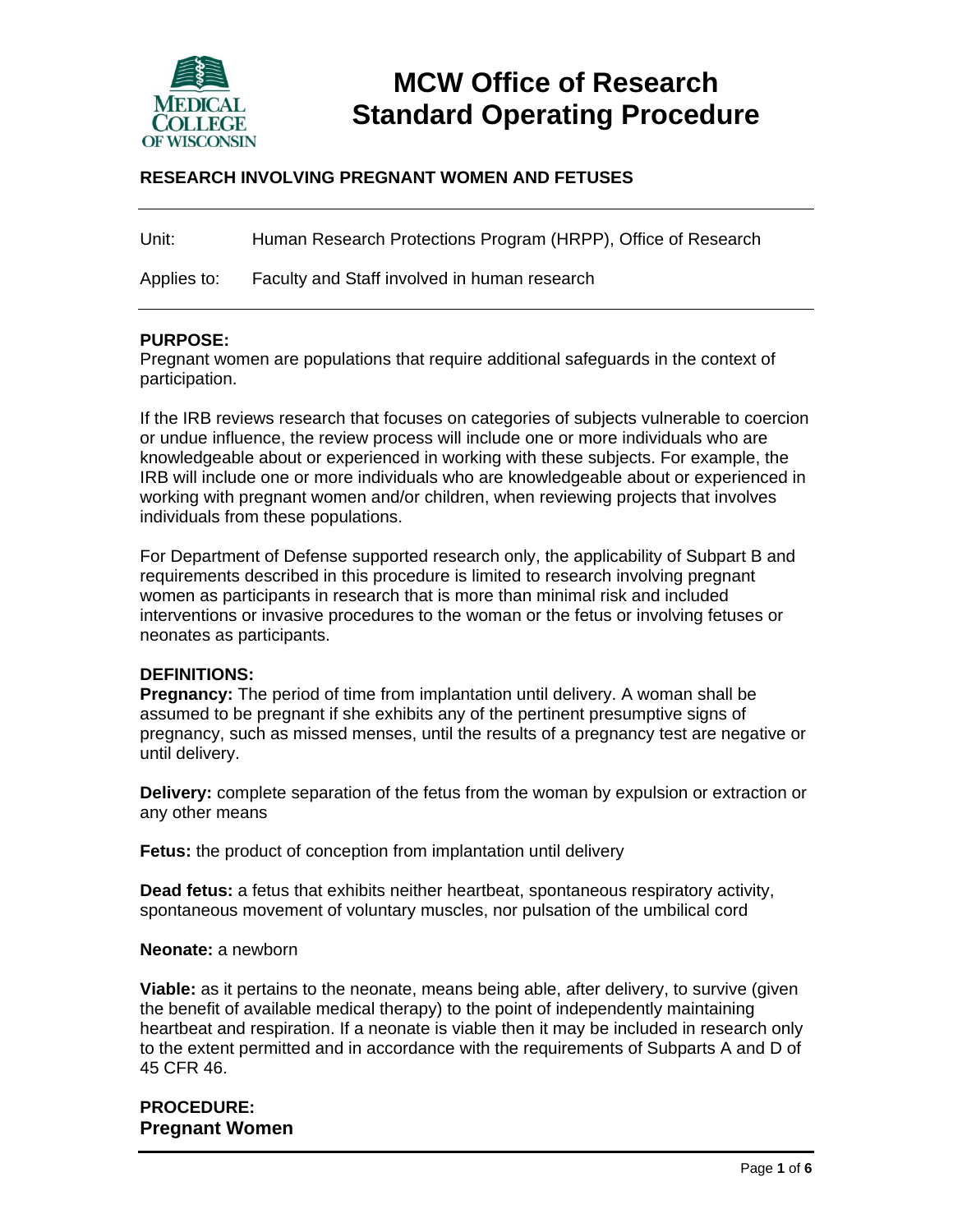- 1. Pregnant women or fetuses may be involved in projects only if the IRB finds that all of the following ten (10) elements are met for federally funded projects. The same ten (10) elements should be evaluated for all other projects, but are not binding. The Investigator should address all 10 elements in their SmartForm application to allow the IRB to document the protocol-specific findings supporting that conclusion for each condition:
	- a. Where scientifically appropriate, preclinical studies, including studies on pregnant animals, and clinical studies, including studies on non-pregnant women, have been conducted and provide data for assessing potential risks to pregnant women and fetuses;
	- b. The risk to the fetus is caused solely by interventions or procedures that hold out the prospect of direct benefit for the woman or the fetus; or, if there is no such prospect of benefit, the risk to the fetus is not greater than minimal and the purpose of the research is the development of important biomedical knowledge or generalizable knowledge for DoD supported research which cannot be obtained by any other means;
	- c. Any risk is the least possible for achieving the objectives of the research;
	- d. If the research holds out the prospect of direct benefit to the pregnant woman, the prospect of a direct benefit both to the pregnant woman and the fetus, or no prospect of benefit for the woman nor the fetus when risk to the fetus is not greater than minimal and the purpose of the research is the development of important biomedical knowledge that cannot be obtained by any other means, her consent is obtained in accord with 45 CFR 46.116 and 117:
	- e. If the research holds out the prospect of direct benefit solely to the fetus, then the consent of the pregnant woman and the father is obtained in accord with 45 CFR 46.116 and 117, except that the father's consent need not be obtained if he is unable to consent because of unavailability, incompetence, or temporary incapacity or the pregnancy resulted from rape or incest.
	- f. Each individual providing consent under items d or e of this policy is fully informed regarding the reasonably foreseeable impact of the research on the fetus or neonate;
	- g. For children as defined in 45 CFR 46.402(a) who are pregnant, assent and permission are obtained in accord with the provisions of 45 CFR 46 subpart D;
	- h. No inducements, monetary or otherwise, will be offered to terminate a pregnancy;
	- i. Individuals engaged in the research will have no part in any decisions as to the timing, method, or procedures used to terminate a pregnancy; and
	- j. Individuals engaged in the research will have no part in determining the viability of a neonate.

# **Research Involving Neonates of Uncertain Viability**

- 1. Neonates of uncertain viability and nonviable neonates may be involved in research only if the IRB finds that all four (4) of the following elements are met for federally funded projects. The same four (4) elements should be evaluated for all other projects, but are not binding. The Investigator should address the (4) elements in their SmartForm application to allow the IRB to document the protocol-specific findings supporting that conclusion for each condition:
	- a. Where scientifically appropriate, preclinical and clinical studies have been conducted and provide data for assessing potential risks to neonates.
	- b. Each individual providing consent under paragraph 45 CFR 46.205(b)(2) or (c)(5) of this section is fully informed regarding the reasonably foreseeable impact of the research on the neonate.
	- c. Individuals engaged in the research will have no part in determining the viability of a neonate.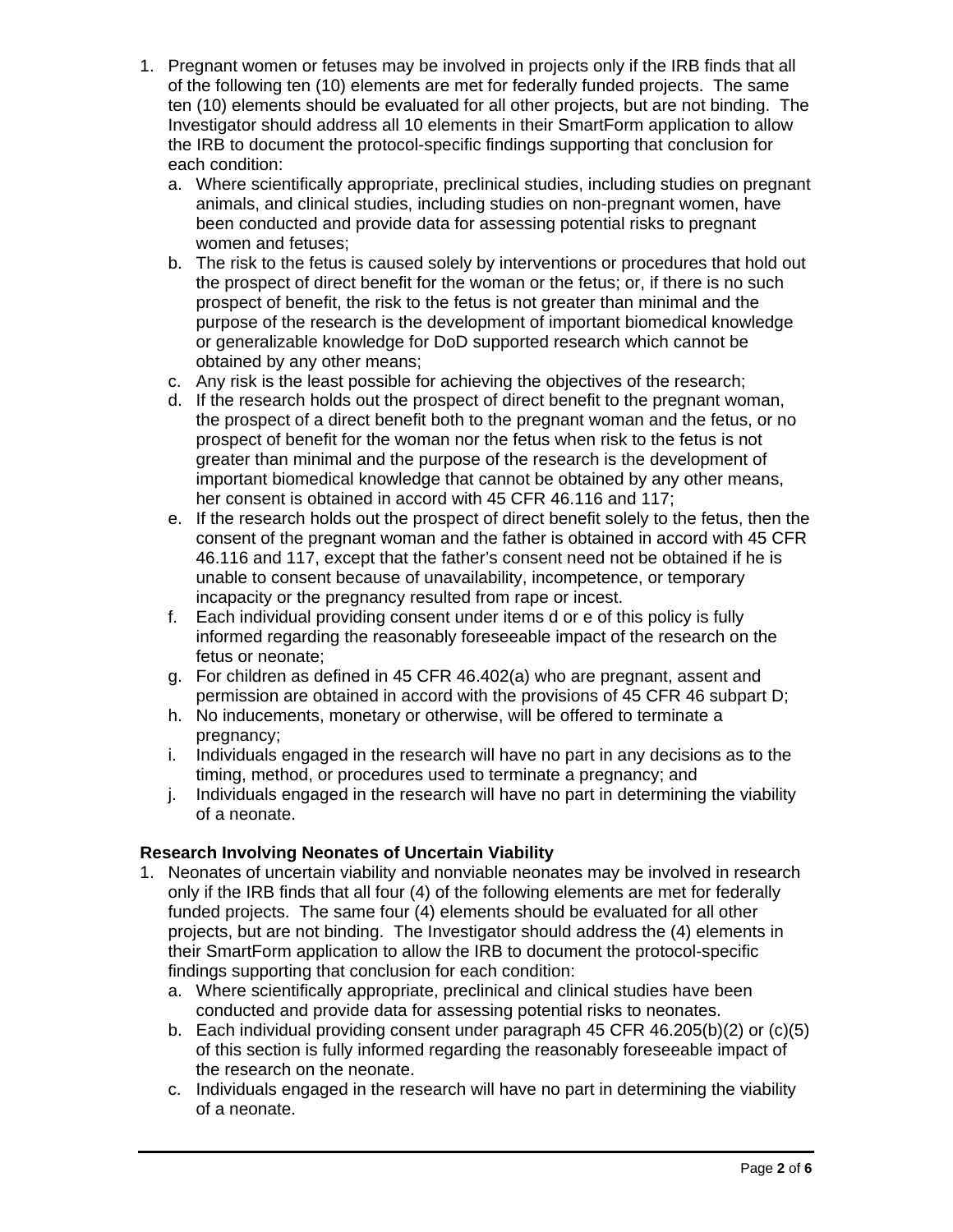d. The requirements of paragraph 45 CFR 46.205(b) or (c) of this section have been met as applicable.

## **Neonates of uncertain viability**

- 1. Until it has been ascertained whether or not a neonate is viable, a neonate may not be involved in research unless the IRB finds that the following two (2) additional elements are met for federally funded projects. The same two (2) additional elements should be evaluated for all other projects, but are not binding. The Investigator should address the two (2) additional elements in their SmartForm application to allow the IRB to document the protocol-specific findings supporting that conclusion for each condition:
	- a. The IRB determines that:
		- i. The research holds out the prospect of enhancing the probability of survival of the neonate to the point of viability, and any risk is the least possible for achieving that objective, or
		- ii. The purpose of the research is the development of important biomedical knowledge which cannot be obtained by other means and there will be no added risk to the neonate resulting from the research; and
	- b. The legally effective informed consent of either parent of the neonate or, if neither parent is able to consent because of unavailability, incompetence, or temporary incapacity, the legally effective informed consent of either parent's legally authorized representative is obtained in accord with 45 CFR 46 subpart A of, except that the consent of the father or his legally authorized representative need not be obtained if the pregnancy resulted from rape or incest.

## **Nonviable neonates**

- 1. After delivery, a nonviable neonate may not be involved in research unless the IRB finds that all of the following five (5) additional conditions are met for federally funded projects. The same five (5) additional elements should be evaluated for all other projects, but are not binding. he Investigator should address the five (5) additional elements in their SmartForm application to allow the IRB to document the protocolspecific findings supporting that conclusion for each condition:
	- a. Vital functions of the neonate will not be artificially maintained;
	- b. The research will not terminate the heartbeat or respiration of the neonate;
	- c. There will be no added risk to the neonate resulting from the research;
	- d. The purpose of the research is the development of important biomedical knowledge that cannot be obtained by other means; and
	- e. The legally effective informed consent of both parents of the neonate is obtained in accord with 45 CFR 46 subpart A, except that the waiver and alteration provisions of 45 CFR 46.116(c) and (d) do not apply.
- 2. However, if either parent is unable to consent because of unavailability, incompetence, or temporary incapacity, the informed consent of one parent of a nonviable neonate will suffice to meet the requirements of this paragraph 45 CFR 46.205 (c)(5), except that the consent of the father need not be obtained if the pregnancy resulted from rape or incest. The consent of a legally authorized representative of either or both of the parents of a nonviable neonate will not suffice to meet the requirements of this paragraph 45 CFR 46.205 (c)(5).
- 3. Each individual providing consent is fully informed regarding the reasonably foreseeable impact of the research on the neonate.

#### **Viable neonates**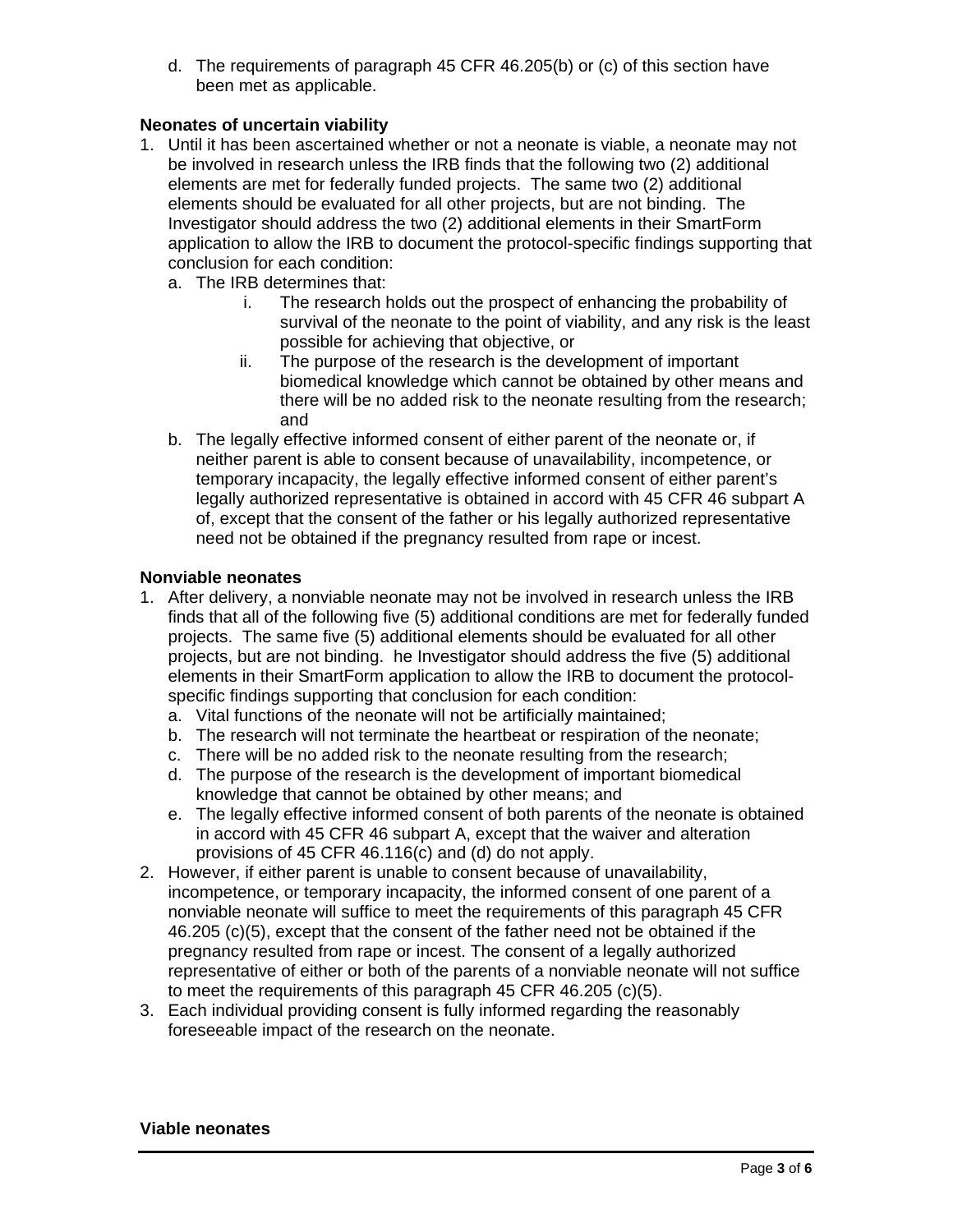A neonate, after delivery, that has been determined to be viable may be included in research only to the extent permitted by and in accord with the requirements of 45 CFR 46 subparts A and D.

# **Projects Involving the Placenta, the Dead Fetus or Fetal Material after Delivery**

- 1. Projects involving the following items after delivery, shall be conducted only in accord with any applicable Federal, State, or local laws and regulations regarding such activities:
	- a. The placenta
	- b. The dead fetus
	- c. Macerated fetal material
	- d. Cells, tissue, or organs excised from a dead fetus
- 2. If information associated with material described in paragraph (a) of this section is recorded for research purposes in a manner that living individuals can be identified, directly or through identifiers linked to those individuals, those individuals are subjects and the provisions of 45 CFR 46, subparts A and D, must be met as applicable.
- 3. Investigators should also review *IRB SOP: Use of Human Fetal Tissue in Research* for any additional requirements.

## **Other Federal Agency Requirements:**

- 1. **EPA:** For research intended for submission to the Environmental Protection Agency (EPA), any research involving the intentional exposure of pregnant women or children to any substance is prohibited and will not be approved by the IRB.
	- a. For observational research (research which does not involve intentional exposure to substances) which is being conducted for or supported by the EPA, the Investigator must also comply with 40 CFR 26 subparts C and/or D in providing additional protections to pregnant women and/or children.
- 2. **DoEd**: For research funded or supported by the Department of Education, the Investigator must ensure the project complies with the Family Educational Rights and Protections Act (FERPA) and the Protections of Pupil Rights Amendment (PPRA).
	- a. In addition access to all instructional materials used in a research or experimentation program, or project must be available for inspection by the parents or the guardian of the children in engaged in such research per 34 CFR 98 Student Rights in Research, Experimental Programs and Testing.
		- i. Instructional materials includes teachers' manuals, films, tapes, or other supplementary instructional material which will be used in connection with any research or experimentation program or project
		- ii. Research or experimentation program or project means any program or project in any research that is designed to explore or develop new or unproven teaching methods or techniques.
		- iii. Children is defined for this statement as persons enrolled in research not above the elementary or secondary education level, who have not reached the age or majority as determined under state law.
- 3. **DoD:** For Department of Defense supported research projects, research which involves fetuses or fetal tissue must comply with the US Code Title 42, Chapter 6A (Public Health Service), Subchapter III (National Research Institutes), Part H, 289g which state the following:
	- **(a) Restrictions**: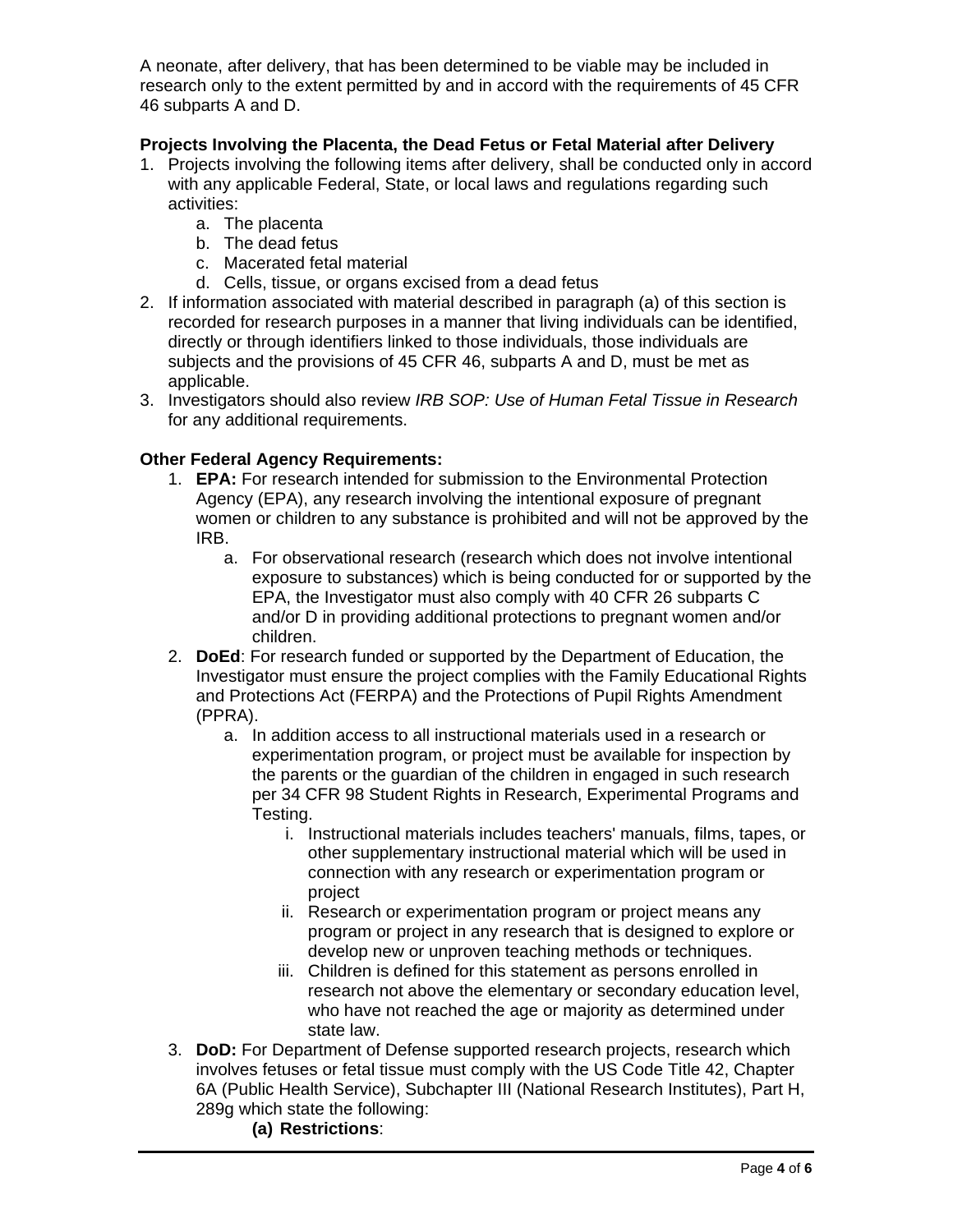The Secretary may not conduct or support any research or experimentation, in the United States or in any other country, on a nonviable living human fetus ex utero or a living human fetus ex utero for whom viability has not been ascertained unless the research or experimentation—

- i. may enhance the well-being or meet the health needs of the fetus or enhance the probability of its survival to viability; or
- ii. will pose no added risk of suffering, injury, or death to the fetus and the purpose of the research or experimentation is the development of important biomedical knowledge which cannot be obtained by other means.

# **(b) Risk standard for fetuses intended to be aborted and fetuses intended to be carried to term to be same**

In administering the regulations for the protection of human research subjects which—

- i. apply to research conducted or supported by the Secretary;
- ii. involve living human fetuses in utero; and
- iii. are published in section 46.208 of part 46 of title 45 of the Code of Federal Regulations; or any successor to such regulations, the Secretary shall require that the risk standard (published in section 46.102(g) of such part 46 or any successor to such regulations) be the same for fetuses which are intended to be aborted and fetuses which are intended to be carried to term.

In addition, Investigators must comply with 289g1 and 289g2 which covers research on transplantation of fetal tissue and the prohibitions regarding human fetal tissue

## **REFERENCES:**

45 CFR 46 Subparts A, B, D 45 CFR 46.102 45 CFR 46.116, 116(c) 45 CFR 46.117 45 CFR 46.205 (b), (c) 45 CFR 46.208 45 CFR 46.402 (a) 40 CFR 26 Subparts C, D 42 U.S.C. 289g 34 CFR 98 Student Rights in Research, Experimental Programs and Testing